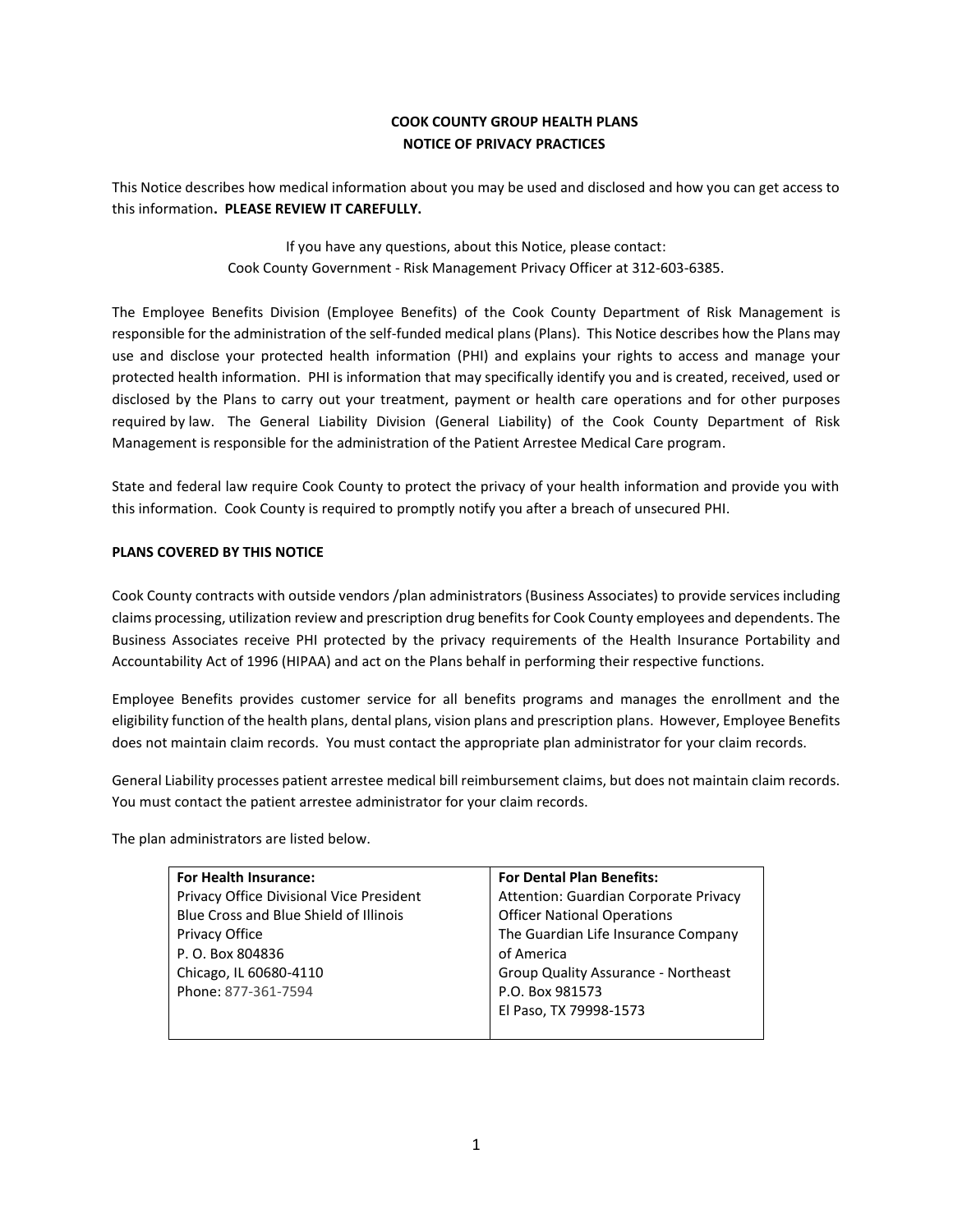| <b>For Pharmacy Benefits:</b>                  | <b>For Vision Benefits:</b> |
|------------------------------------------------|-----------------------------|
| CVS Health Privacy Officer                     | Davis Vision Privacy Office |
| CVS Health Privacy Office                      | P.O. Box 1416               |
| One CVS Dr.                                    | Latham, NY 12110-1416       |
| Woonsocket, RI 02895                           | Phone: 1-800-571-3366       |
|                                                | Fax: 1-866-999-4640         |
|                                                |                             |
| <b>For Patient Arrestee:</b>                   |                             |
| <b>CCMSI-Claims Associate</b>                  |                             |
| 114 South Racine Avenue, 2 <sup>nd</sup> floor |                             |
| Chicago, IL 60607                              |                             |
|                                                |                             |

Plans covered by this Notice include:

Blue Cross Blue Shield of Illinois (PPO and Blue Advantage HMO) Caremark PCS Health LLC, Inc. Davis Vision First Commonwealth, Inc. wholly owned subsidiary of the Guardian Life Insurance Company of America (HMO Dental and PPO Dental) Cook County Patient Arrestee Program

## **HOW THE PLANS MAY USE AND DISCLOSE HEALTH INFORMATION**

Only Protected Health Information that may specifically identify you and is created, received, used or disclosed by the Plans is protected by HIPAA. The Plans may use and disclose your PHI for treatment, payment and health care operations without your consent or authorization. We will only use and share your PHI for the purposes described below. You may revoke this permission at any time by writing to the Privacy Officer.

Examples of the uses and disclosures the Plans may make under each section are listed below:

**Treatment.** Treatment refers to the provision, coordination or management of health care and related services provided by a doctor, hospital or other health care provider. Cook County does not provide treatment.

**Payment.** Payment refers to the activities involved to process your claims and make payments for covered health care services you received under the Plans. For example, the Plans may use and disclose your PHI to determine your eligibility or coverage under a plan, pay premiums and fees to pay plan vendors, determine the cost impact of benefit design changes and pursue subrogation claims. Cook County has contracted with plan administrators to handle many of these payment activities*.* 

**Health Care Operations.** Health care operations refer to the basic business functions necessary to operate a group health plan. The Plans may use or disclose PHI for health care operations, except for genetic information that is PHI. For example, the Plans may use your PHI for customer service activities and to conduct quality assessment and improvement activities.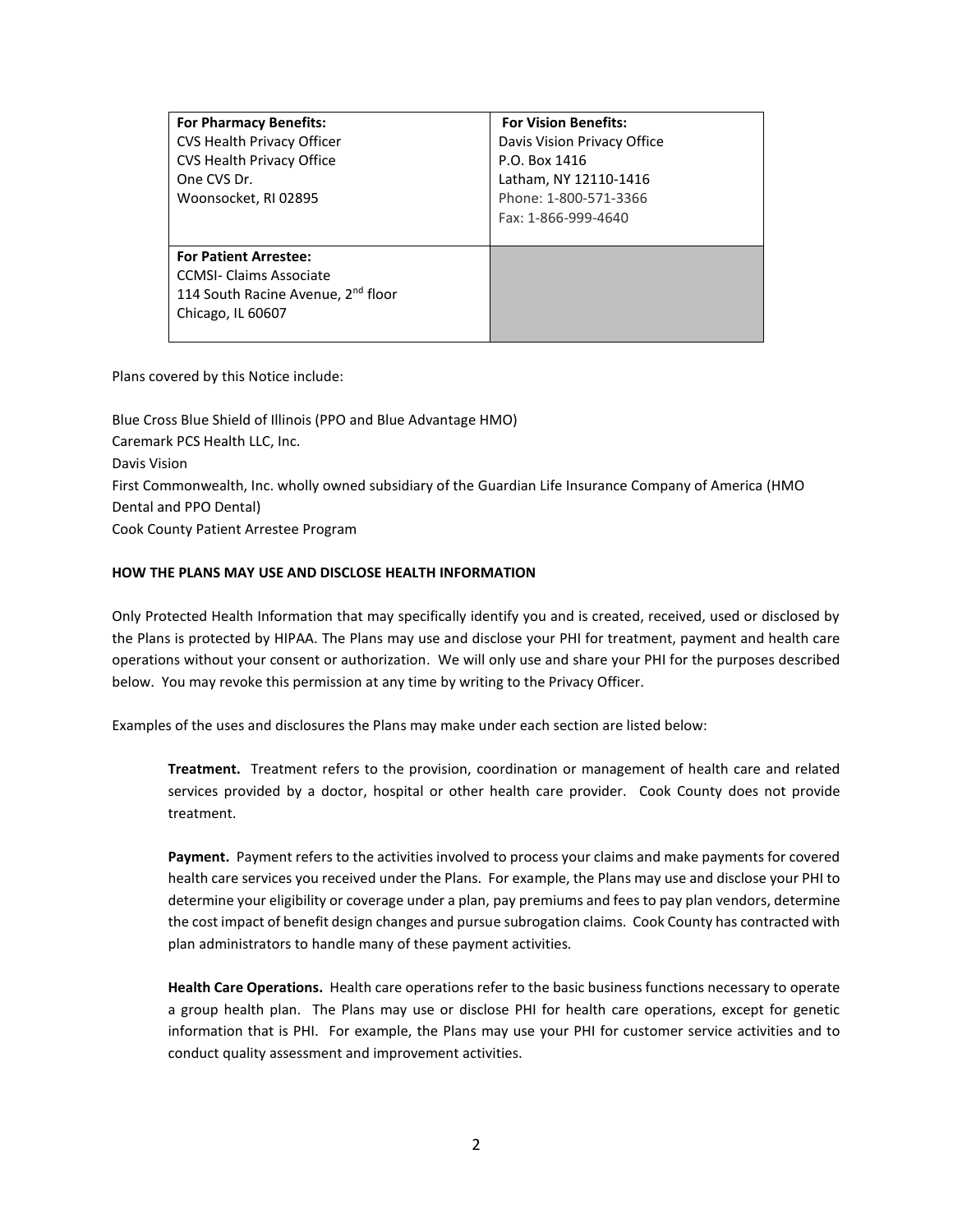We may use and disclose PHI as authorized or required by law. Other examples of how we may also use and share your information include:

- **As required by law.** The Plans may disclose PHI when required to comply with international, federal, state or local law.
- **Work-Related Injuries.** The Plans disclose PHI with agencies or individuals to follow workers' compensation laws or other similar programs.
- **Lawsuits, disputes and judicial requests**. The Plans may disclose PHI in response to a court or administrative order, subpoena, discovery request or other lawful purpose.
- **Release information to a family member or personal representative designated by law.** In an emergency or if you are not able to provide permission, the Plans may release information about your general condition or location to someone who can make decisions on your behalf.
- **Public Health and Safety**. The Plans may disclose your PHI to prevent or control disease, injury or disability, to notify a person who may have been exposed to a disease or report suspected cases of child abuse, neglect domestic violence.
- **Disclosure to plan sponsor.** The Plans may use and disclose PHI for health care operations purposes. For example, the Plans may use or disclose your information as necessary for the administration of your benefit plans.

The examples of permitted uses and disclosures above are not an all-inclusive list of the ways your PHI may be used.

## **YOUR WRITTEN AUTHORIZATION IS REQUIRED FOR OTHER USES AND DISCLOSURES**

The following uses and disclosures of your PHI will be made only with your written authorization:

- Using your PHI for the Plans' marketing
- Selling your PHI
- Sharing psychotherapy notes

Other uses and disclosures of your PHI not covered by this Notice or laws that apply to the Plans will only be made with your written authorization. You may revoke an authorization at any time by submitting a written request to the Privacy Officer, and your PHI will no longer be disclosed. Any disclosure that we made in reliance on your authorization before you revoked it will not be affected by the revocation.

#### **YOUR RIGHTS REGARDING YOUR HEALTH INFORMATION**

You have the following rights regarding PHI related to your Plan:

**Right to Inspect and Copy.** You can ask to see or get a copy of your health and claims records and other health information that we have about you. This includes medical and billing records about you, or enrollment, payment, claims adjudication, and case or medical management systems, as applicable. You must put your request in writing to the Privacy Officer listed at the end of this Notice. Any request for claim information contained in a record should be directed to one of the plan administrators listed on page two of this Notice.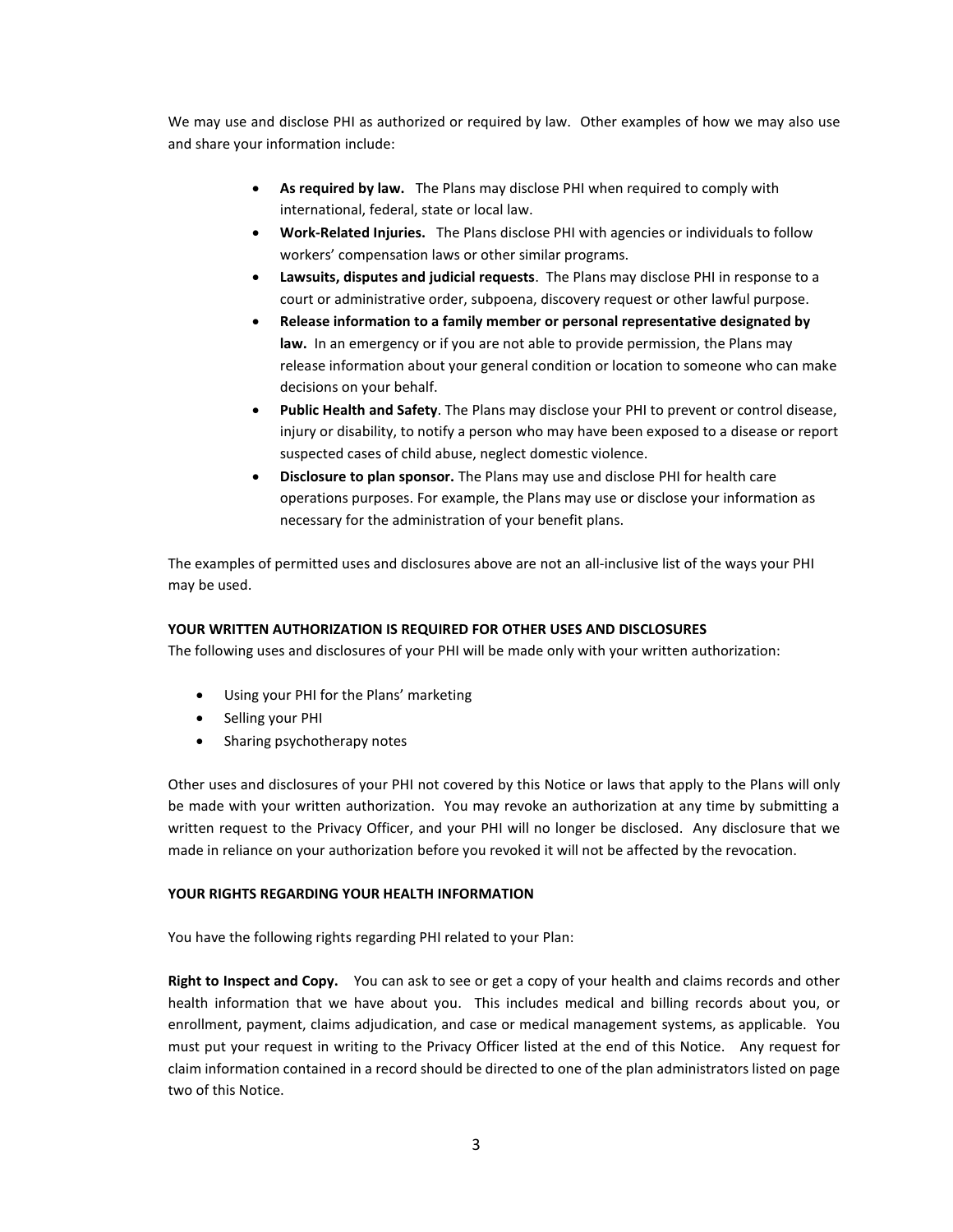**Right to Receive an Accounting of Disclosures.** You have the right to request a list of disclosures the Plans have made for purposes other than treatment, payment and health care operations or for which you did not provide a written authorization. Examples of disclosures that must be documented include: mandatory reporting as required by local, state, and federal agencies and authorities, for purposes of public health activities, for health oversight activities and to avert a serious threat to health or safety. You must put your request in writing to the Privacy Officer listed in this Notice.

**Right to Request Restrictions on Uses and Disclosures.** You have the right to request a restriction or limitation on the PHI the Plans use or disclose for treatment, payment, or health care operations. You also have the right to request a limit on the health information the Plans disclose to someone involved in your care or the payment for your care, like a family member or friend. Any request must be made in writing to the Privacy Officer listed in this Notice and must state the specific restrictions requested and to whom the restriction would apply. The Plans are not required to agree to your request. However, if they do agree to the requested restriction, they may not violate that restriction except as necessary to allow the provision of emergency medical care to you.

**Right to Request Confidential Communications.** You have the right to request that the communications involving PHI be communicated to you through an alternative means of communication or at an alternative location. The Plans are required to accommodate any reasonable request if the normal method of disclosure would endanger you and that danger is stated in the request. You must put your request in writing to the Privacy Officer listed in this Notice.

**Right to Amend Protected Health Information.** If you feel the Plans have incorrect PHI, you may ask the Plans to amend the information. You have the right to request an amendment as long as the information is kept by or for our Plans. You must put your request in writing to the Privacy Officer listed in this Notice with a description of the reason you want your record amended. The Plans may deny your request for amendment if it determines that the PHI was not created by the Plans, is not part of the designated record set, is not information that is available for inspection, or that the PHI is accurate and complete.

#### **COPY OF NOTICE AND CHANGES TO THE NOTICE**

You may obtain a copy of the Notice of Privacy Practices by accessing the Cook County Department of Risk Management at www.cookcountyrisk.com or by calling the Privacy Officer to request a paper copy. We may change our Notice at any time. If we change the Notice, we reserve the right to make the revised or changed Notice effective for your health information we already have as well as any information we receive in the future. If we change the Notice, we will post the revised Notice on our website and send you a revised Notice by regular mail or email.

#### **COMPLAINTS**

If you believe your privacy rights have been violated, you may file a written complaint with the Privacy Officer listed in this Notice or the Office of Civil Rights, U.S. Department of Health and Human Services. The Plans will not retaliate against you for filing a complaint.